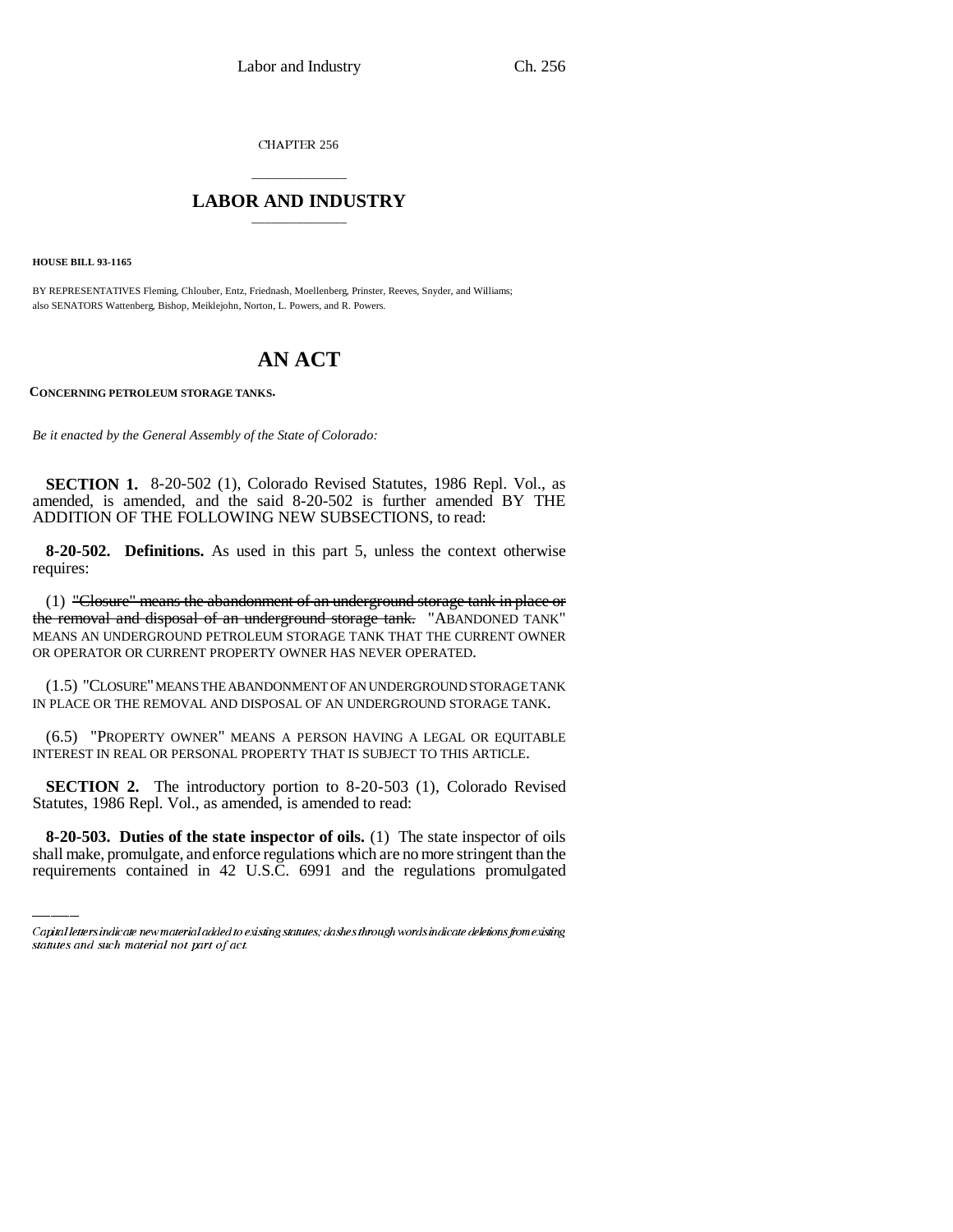thereunder and which are in substantial conformity with the generally accepted standards of safety concerning the same subject matter for:

**SECTION 3.** 8-20-509 (1) (a), (3), and (5), Colorado Revised Statutes, 1986 Repl. Vol., as amended, are amended, and the said 8-20-509 is further amended BY THE ADDITION OF A NEW SUBSECTION, to read:

**8-20-509. Financial responsibility for petroleum underground storage tanks.** (1) (a) Moneys in the underground storage tank fund, created pursuant to section 25-18-109, C.R.S., and referred to in this section as the "fund", may be used by certain owners and operators of petroleum underground and above ground storage tanks to demonstrate their compliance with the financial responsibility requirements in federal regulations. Owners and operators not eligible for access to the fund shall be solely responsible for securing independent financial assistance, but may use any federally approved financial assurance mechanism identified in 40 C.F.R. 280.94 through 280.103 to help fund the cost of complying with such requirements.  $\text{Any}$ owner or operator of an aboveground petroleum storage tank with a capacity of at least six hundred sixty gallons and less than forty thousand gallons, excluding aboveground storage tanks used for agricultural purposes, shall be eligible to participate in the fund, if such owner or operator is in compliance with all relevant regulations issued by the state inspector of oils, which regulations shall be no more strict than federal regulations.

(3) Moneys in the fund shall be available to pay required cleanup costs and third party liability payments when no owner or operator can be identified, when an orphan tank is involved, or when the current owner or operator is not responsible for the release of petroleum product. No current owner or operator shall be responsible for or required to implement corrective action under section 25-18-104, C.R.S., if at the time such party acquired the tank facility it had no reason to know that a release had occurred, and such party is at the time of discovery in compliance with all relevant statutes and regulations of this part 5 and article 18 of title 25, C.R.S. In lieu of seeking reimbursement from the fund, an owner who bears no responsibility for the release may request that the department of health perform the cleanup using funds from the Underground Storage Tank Fund. In addition to any purpose provided for in section 25-18-109, C.R.S., moneys in the Underground Storage Tank Fund may be appropriated by the general assembly to the department of health for the purpose of providing for the cleanup authorized in this section. WITH NO DEDUCTIBLES FOR THE FOLLOWING PERSONS WHO ARE DEEMED TO BEAR NO RESPONSIBILITY FOR THE RELEASE:

(a) A PROPERTY OWNER WHO HAS NEVER OPERATED PETROLEUM UNDERGROUND STORAGE TANKS AT THE PROPERTY WHERE THE RELEASE OCCURRED, PROVIDED SUCH PROPERTY WAS ACQUIRED ON OR BEFORE JUNE 3, 1992, AND THE PROPERTY OWNER HAD NO REASON TO KNOW THAT A RELEASE HAD OCCURRED;

(b) WHEN AN ORPHAN OR ABANDONED PETROLEUM UNDERGROUND STORAGE TANK IS INVOLVED AND THE CURRENT OWNER, OPERATOR, OR PROPERTY OWNER HAS NEVER OPERATED THE TANK OR TANKS AND HAD NO REASON TO KNOW THAT A RELEASE HAD OCCURRED; OR

(c) A CURRENT OWNER OR OPERATOR OF PETROLEUM UNDERGROUND STORAGE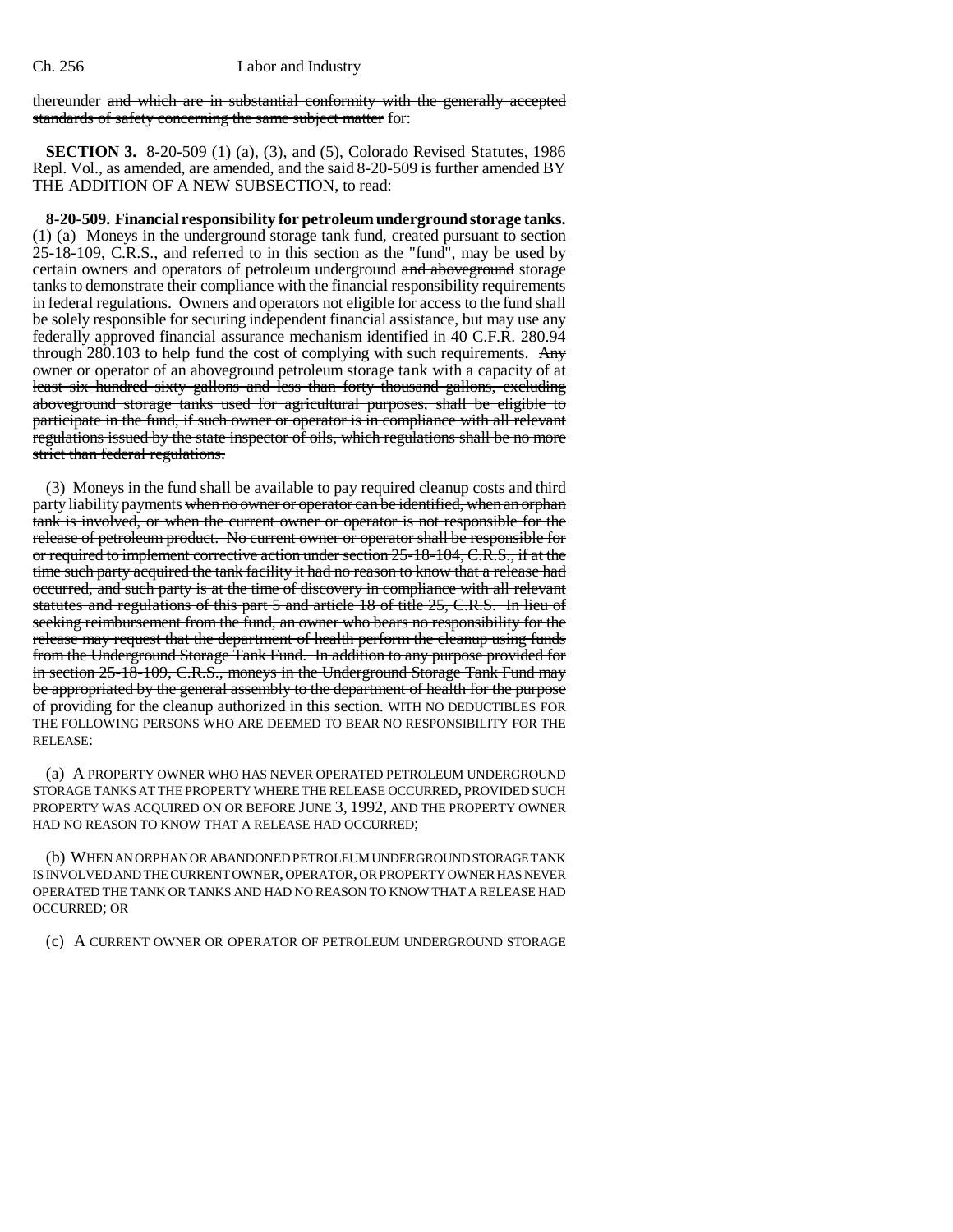Labor and Industry Ch. 256

TANKS IF AT THE TIME THE OWNER OR OPERATOR ACQUIRED SUCH TANKS SUCH OWNER OR OPERATOR HAD NO REASON TO KNOW THAT A RELEASE HAD ALREADY OCCURRED, IF SUCH OWNER OR OPERATOR HAS OPERATED THE TANKS IN ACCORDANCE WITH SECTIONS 8-20-503 AND 8-20-703, AND IF THE RELEASE WAS DETECTED ON OR BEFORE DECEMBER 22, 1998.

(d) ANY MORTGAGEE OR HOLDER OF AN EVIDENCE OF DEBT SECURED BY A DEED OF TRUST WHO, THROUGH FORECLOSURE OF THE MORTGAGE OR DEED OF TRUST OR THROUGH RECEIPT OF A DEED TO THE PROPERTY IN LIEU OF FORECLOSURE, ACQUIRES PROPERTY ON WHICH AN UNDERGROUND STORAGE TANK IS LOCATED, AND SUCH MORTGAGE OR DEED OF TRUST IS DATED ON OR BEFORE JANUARY 1, 1993.

(e) ANY MORTGAGEE OR HOLDER OF AN EVIDENCE OF DEBT SECURED BY A DEED OF TRUST WHO, THROUGH FORECLOSURE OF THE MORTGAGE OR DEED OF TRUST OR THROUGH RECEIPT OF A DEED TO THE PROPERTY IN LIEU OF FORECLOSURE, ACQUIRES PROPERTY ON WHICH AN UNDERGROUND STORAGE TANK IS LOCATED, AND SUCH MORTGAGE OR DEED OF TRUST IS DATED AFTER JANUARY 1, 1993, AND THE MORTGAGEE OR HOLDER OF AN EVIDENCE OF DEBT SECURED BY A DEED OF TRUST HAS OBTAINED A CERTIFICATE OF ELIGIBILITY REGARDING THE PROPERTY IN ACCORDANCE WITH THE RULES OF THE STATE INSPECTOR OF OILS. THE STATE INSPECTOR OF OILS SHALL PROMULGATE RULES NECESSARY TO IMPLEMENT THIS PROGRAM.

(3.5) IN LIEU OF SEEKING REIMBURSEMENT DIRECTLY FROM THE FUND, AN OWNER, OPERATOR, OR CURRENT PROPERTY OWNER WHO BEARS NO RESPONSIBILITY FOR THE RELEASE, UNDER THE PROVISIONS OF SUBSECTION (3) OF THIS SECTION, MAY REQUEST THAT THE DEPARTMENT OF HEALTH PERFORM THE CLEANUP USING FUNDS FROM THE UNDERGROUND STORAGE TANK FUND WITHOUT FURTHER PROVING ELIGIBILITY FOR SUCH USE. IN ADDITION TO ANY PURPOSE PROVIDED FOR IN SECTION 25-18-109, C.R.S., MONEYS IN THE UNDERGROUND STORAGE TANK FUND MAY BE APPROPRIATED BY THE GENERAL ASSEMBLY TO THE DEPARTMENT OF HEALTH FOR THE PURPOSE OF PROVIDING FOR THE CLEANUP AUTHORIZED IN THIS SECTION.

(5) Underground and aboveground storage tanks containing petroleum or other regulated substances which are owned or operated by, or are on property owned or leased by the federal government, or any agency or subcontractor thereof shall be subject to federal financial responsibility regulations, and any financial responsibility requirements for damages caused by such tanks shall not be the responsibility of the fund.

**SECTION 4.** 8-20-702 (1), Colorado Revised Statutes, 1986 Repl. Vol., as amended, is amended, and the said 8-20-702 is further amended BY THE ADDITION OF THE FOLLOWING NEW SUBSECTIONS, to read:

**8-20-702. Definitions.** As used in this part 7, unless the context otherwise requires:

(1) "Aboveground storage tank" means any one or a combination of containers, vessels, and enclosures, including structures and appurtenances connected to them, constructed of nonearthen materials including, but not limited to, concrete, steel, or plastic which provides structural support, used to contain or dispense fuel products and the volume of which including the pipes connected thereto is ninety percent or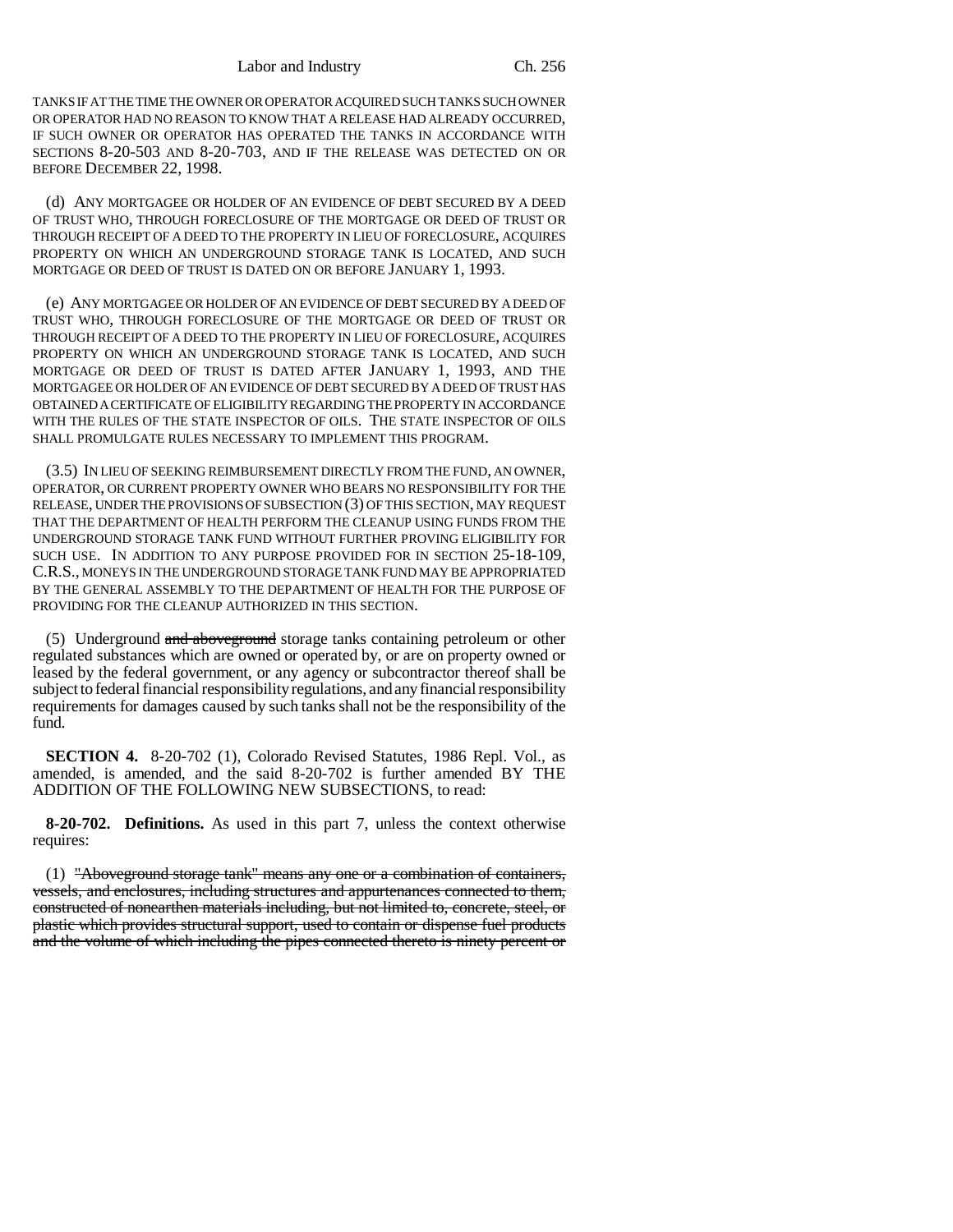#### Ch. 256 Labor and Industry

more above the surface of the ground. "ABANDONED TANK" MEANS AN ABOVEGROUND PETROLEUM STORAGE TANK THAT THE CURRENT OWNER OR OPERATOR OR CURRENT PROPERTY OWNER HAS NEVER OPERATED.

(1.5) (a) "ABOVEGROUND STORAGE TANK" MEANS ANY ONE OR A COMBINATION OF CONTAINERS, VESSELS, AND ENCLOSURES, INCLUDING STRUCTURES AND APPURTENANCES CONNECTED TO THEM, CONSTRUCTED OF NONEARTHEN MATERIALS INCLUDING BUT NOT LIMITED TO CONCRETE, STEEL, OR PLASTIC WHICH PROVIDES STRUCTURAL SUPPORT, USED TO CONTAIN OR DISPENSE FUEL PRODUCTS AND THE VOLUME OF WHICH INCLUDING THE PIPES CONNECTED THERETO IS NINETY PERCENT OR MORE ABOVE THE SURFACE OF THE GROUND.

(b) "ABOVEGROUND STORAGE TANK" SHALL NOT INCLUDE ANY ABOVEGROUND STORAGE TANK ASSOCIATED WITH OIL OR GAS PRODUCTION AND GATHERING OPERATIONS.

(6.5) "PROPERTY OWNER" MEANS A PERSON HAVING A LEGAL OR EQUITABLE INTEREST IN REAL OR PERSONAL PROPERTY THAT IS SUBJECT TO THIS ARTICLE.

**SECTION 5.** 8-20-703, Colorado Revised Statutes, 1986 Repl. Vol., as amended, is amended to read:

**8-20-703. Duties of the state inspector of oils.** (1) The state inspector of oils shall make, promulgate, and enforce regulations for aboveground storage tanks containing fuel products described in section 8-20-704 which are no more stringent that the requirements contained in the current edition of the national fire code published by the national fire protection association, as revised by the association from time to time. AND INSTALLED BEFORE JULY 1,1993, WHICH REGULATIONS SHALL BE NO MORE STRINGENT THAN THE REGULATIONS IN PLACE ON THE DATE OF INSTALLATION, EXCEPT AS MANDATED BY FEDERAL SPILL PREVENTION, CONTROL, AND COUNTERMEASURES REGULATIONS PROMULGATED BY THE ENVIRONMENTAL PROTECTION AGENCY.

(2) The state inspector of oils shall include MAKE, PROMULGATE, AND ENFORCE rules concerning the design, construction, and installation, AND OPERATION of aboveground storage tanks permitted to be used under section 8-20-704 AND INSTALLED ON OR AFTER JULY 1, 1993, WHICH ARE NO MORE STRINGENT, EITHER SUBSTANTIALLY OR PROCEDURALLY, THAN THE REQUIREMENTS CONTAINED IN THE CURRENT EDITION OF THE NATIONAL FIRE CODE PUBLISHED BY THE NATIONAL FIRE PROTECTION ASSOCIATION, AS REVISED BY THE ASSOCIATION FROM TIME TO TIME, AND IN SPILL PREVENTION CONTROL AND COUNTERMEASURES REGULATIONS PROMULGATED BY THE ENVIRONMENTAL PROTECTION AGENCY.

**SECTION 6.** Part 7 of article 20 of title 8, Colorado Revised Statutes, 1986 Repl. Vol., as amended, is amended BY THE ADDITION OF A NEW SECTION to read:

**8-20-705. Financial responsibility for petroleum aboveground storage tanks.** (1) (a) MONEYS IN THE UNDERGROUND STORAGE TANK FUND, CREATED PURSUANT TO SECTION 25-18-109, C.R.S., AND REFERRED TO IN THIS SECTION AS THE "FUND", MAY BE USED BY CERTAIN OWNERS AND OPERATORS OF PETROLEUM ABOVEGROUND STORAGE TANKS TO DEMONSTRATE THEIR COMPLIANCE WITH THE FINANCIAL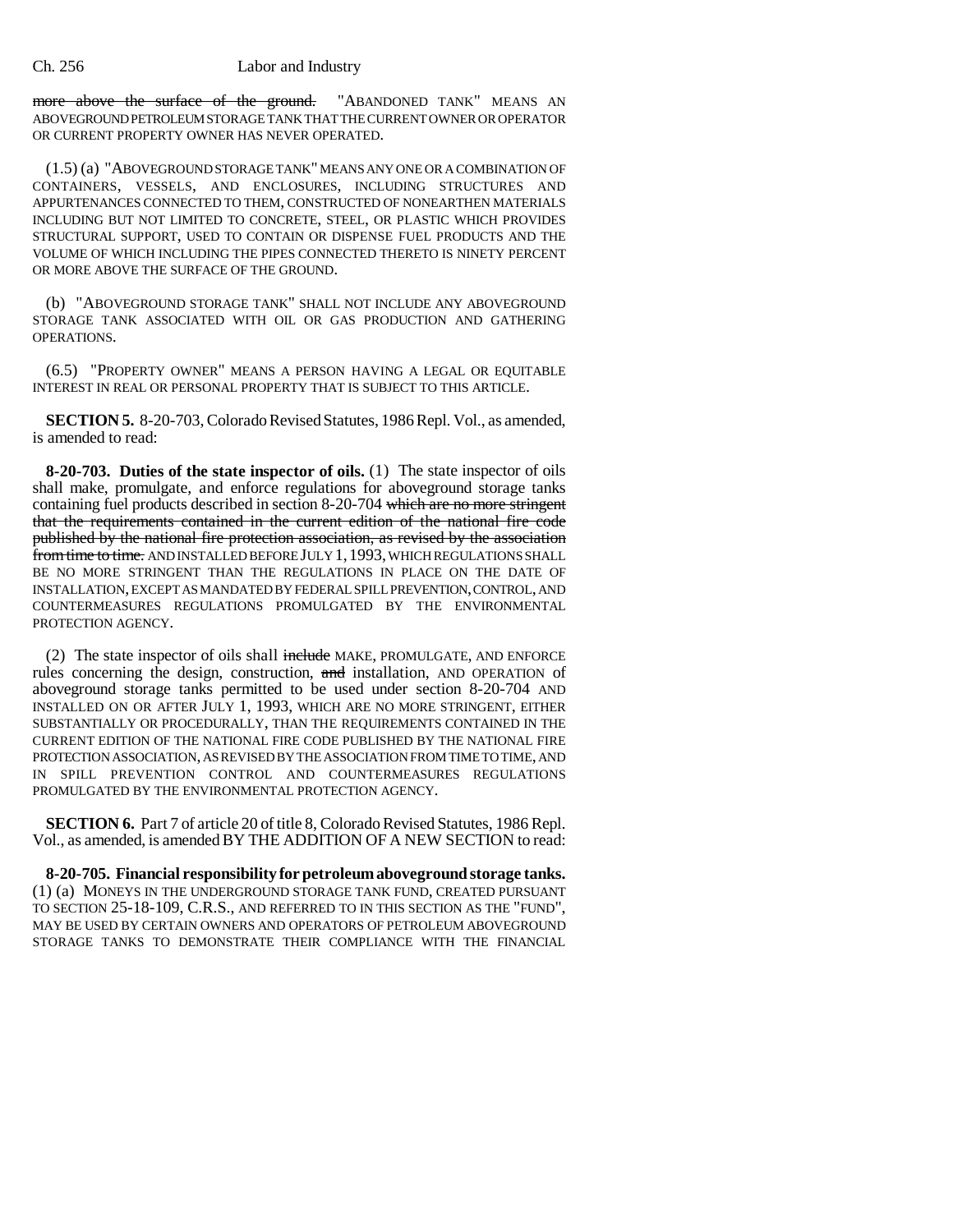RESPONSIBILITY REQUIREMENTS IN FEDERAL REGULATIONS. ANY OWNER OR OPERATOR OF AN ABOVEGROUND PETROLEUM STORAGE TANK WITH A CAPACITY OF AT LEAST SIX HUNDRED SIXTY GALLONS AND LESS THAN FORTY THOUSAND GALLONS, EXCLUDING ABOVEGROUND STORAGE TANKS USED FOR AGRICULTURAL PURPOSES, SHALL BE ELIGIBLE TO PARTICIPATE IN THE FUND.

(b) AFTER PAYMENT IS MADE FROM THE FUND FOR REMEDIATION EXPENSES, THE OWNER OR OPERATOR ON WHOSE BEHALF THE PAYMENT WAS MADE SHALL PAY TO THE FUND THE REMEDIATION AMOUNT OR TEN THOUSAND DOLLARS, WHICHEVER IS LESS.

(c) AFTER PAYMENT IS MADE FROM THE FUND FOR PERSONAL INJURY OR PROPERTY DAMAGE AFTER A COURT JUDGMENT OR A SETTLEMENT AGREED TO BY THE ATTORNEY GENERAL'S OFFICE, OR A COMBINATION OF BOTH, THE OWNER OR OPERATOR ON WHOSE BEHALF THE PAYMENT WAS MADE SHALL PAY TO THE FUND THE AGGREGATE SETTLEMENT PAYMENT AMOUNT OR TWENTY-FIVE THOUSAND DOLLARS, WHICHEVER IS LESS.

(d) MONEYS IN THE FUND SHALL NOT BE USED FOR ANY REMEDIATION ACTIVITY AT A LOCATION THAT IS WITHIN A SITE IDENTIFIED BY THE NATIONAL PRIORITIES LIST, OR WHERE A RESPONSE ACTION BY THIS STATE HAS BEGUN PURSUANT TO THE FEDERAL "COMPREHENSIVE ENVIRONMENTAL RESPONSE,COMPENSATION, AND LIABILITY ACT OF 1980".

(e) IF AN OWNER OR OPERATOR CANNOT MEET THE FINANCIAL REQUIREMENTS OF THIS SUBSECTION (1), ANOTHER APPROVED FINANCIAL ASSURANCE MECHANISM SHALL BE IDENTIFIED FOR SUCH OWNER OR OPERATOR TO REMAIN IN SUBSTANTIAL COMPLIANCE WITH THIS SECTION AND TO BE ALLOWED TO CONTINUE OPERATION OF AN ABOVEGROUND PETROLEUM STORAGE TANK.

(2) THE MAXIMUM AMOUNT OF LIABILITY OF THE FUND UNDER THIS SECTION DURING ANY FISCAL YEAR SHALL BE ONE MILLION DOLLARS PER OCCURRENCE AND TWO MILLION DOLLARS AGGREGATE, FOR TANKS THAT ARE THE RESPONSIBILITY OF AN INDIVIDUAL OWNER OR OPERATOR. FOR PURPOSES OF THIS SECTION, AN "OCCURRENCE" MEANS THE PERIOD OF TIME FROM IDENTIFICATION THROUGH REMEDIATION OF A LEAK, SPILL, OR RELEASE OF A PETROLEUM PRODUCT FROM AN ABOVEGROUND STORAGE TANK. IN THE EVENT THE COST OF REMEDIATION OR THIRD PARTY CLAIMS EXCEEDS THE AMOUNT AVAILABLE TO PAY SUCH COSTS, SUCH COSTS AND CLAIMS SHALL BE PAID ON A PRO RATA BASIS AS DETERMINED BY THE ADVISORY COMMITTEE CREATED IN SECTION 25-18-105,C.R.S. ANY BALANCE OWED SHALL BE PAID AS MONEYS BECOME AVAILABLE IN THE FUND. ANY EXCESS COSTS THAT ARE NOT PAID BY THE FUND SHALL BE PAID BY AND ARE THE SOLE RESPONSIBILITY OF THE RESPONSIBLE OWNER OR OPERATOR.

(3) MONEYS IN THE FUND SHALL BE AVAILABLE TO PAY REQUIRED CLEANUP COSTS AND THIRD PARTY LIABILITY PAYMENTS WITH NO DEDUCTIBLES FOR THE FOLLOWING PERSONS WHO ARE DEEMED TO BEAR NO RESPONSIBILITY FOR THE RELEASE:

(a) A PROPERTY OWNER WHO HAS NEVER OPERATED PETROLEUM ABOVEGROUND STORAGE TANKS AT THE PROPERTY WHERE THE RELEASE OCCURRED, PROVIDED SUCH PROPERTY WAS ACQUIRED ON OR BEFORE JUNE 3, 1992, AND THE PROPERTY OWNER HAD NO REASON TO KNOW THAT A RELEASE HAD OCCURRED;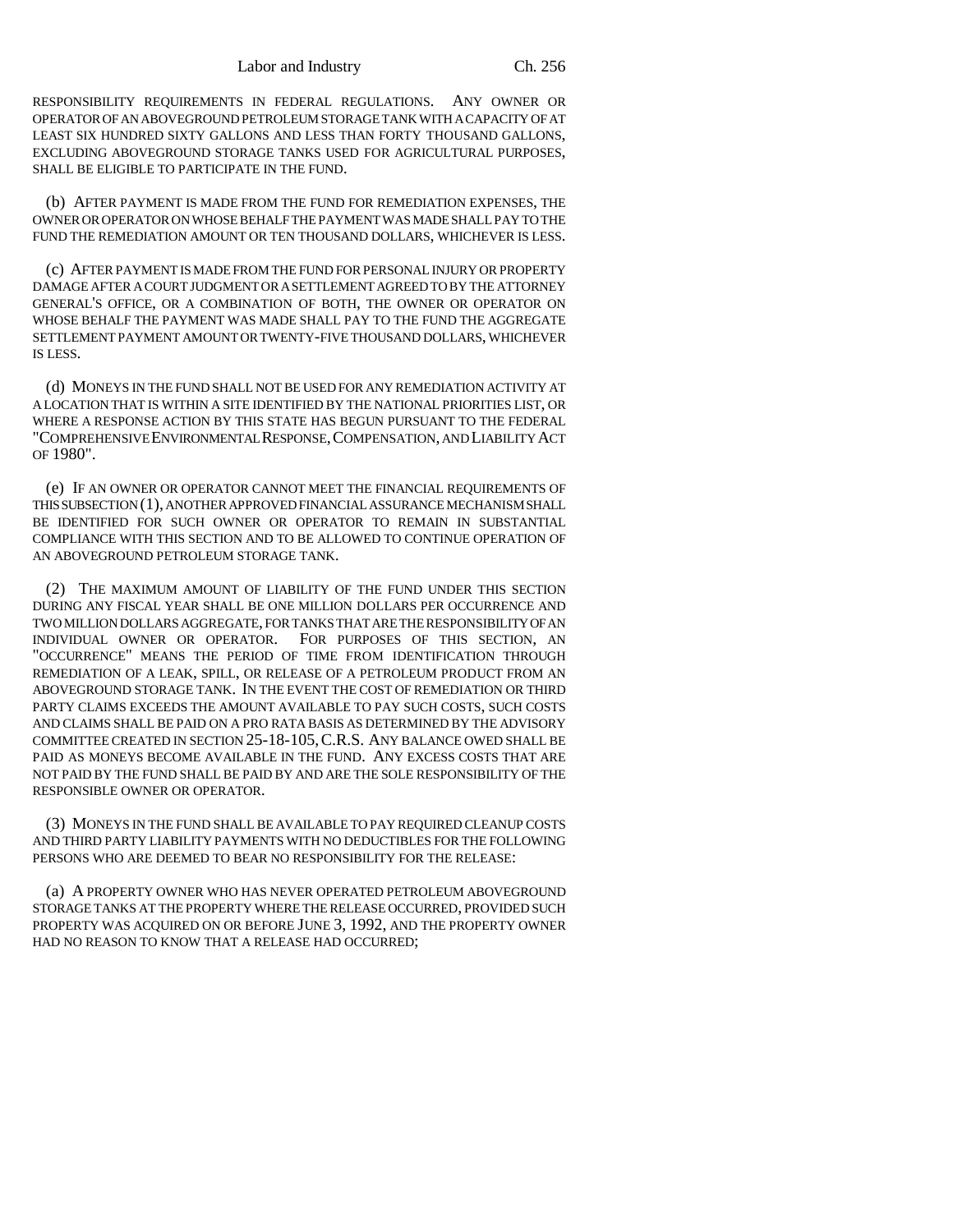#### Ch. 256 Labor and Industry

(b) A CURRENT OWNER OR OPERATOR OF PETROLEUM ABOVEGROUND STORAGE TANKS IF AT THE TIME THE OWNER OR OPERATOR ACQUIRED SUCH TANKS SUCH OWNER OR OPERATOR HAD NO REASON TO KNOW THAT A RELEASE HAD ALREADY OCCURRED, IF SUCH OWNER OR OPERATOR HAS OPERATED THE TANKS IN ACCORDANCE WITH SECTIONS 8-20-503 AND 8-20-703, AND IF THE RELEASE WAS DETECTED ON OR BEFORE DECEMBER 22, 1998; OR

(c) WHEN AN ORPHAN OR ABANDONED PETROLEUM ABOVEGROUND STORAGE TANK IS INVOLVED AND THE CURRENT OWNER, OPERATOR, OR PROPERTY OWNER HAS NEVER OPERATED THE TANK OR TANKS AND HAD NO REASON TO KNOW THAT A RELEASE HAD OCCURRED.

(d) ANY MORTGAGEE OR HOLDER OF AN EVIDENCE OF DEBT SECURED BY A DEED OF TRUST WHO, THROUGH FORECLOSURE OF THE MORTGAGE OR DEED OF TRUST OR THROUGH RECEIPT OF A DEED TO THE PROPERTY IN LIEU OF FORECLOSURE, ACQUIRES PROPERTY ON WHICH AN ABOVEGROUND STORAGE TANK IS LOCATED, AND SUCH MORTGAGE OR DEED OF TRUST IS DATED ON OR BEFORE JANUARY 1, 1993.

(e) ANY MORTGAGEE OR HOLDER OF AN EVIDENCE OF DEBT SECURED BY A DEED OF TRUST WHO, THROUGH FORECLOSURE OF THE MORTGAGE OR DEED OF TRUST OR THROUGH RECEIPT OF A DEED TO THE PROPERTY IN LIEU OF FORECLOSURE, ACQUIRES PROPERTY ON WHICH AN ABOVEGROUND STORAGE TANK IS LOCATED, AND SUCH MORTGAGE OR DEED OF TRUST IS DATED AFTER JANUARY 1, 1993, AND THE MORTGAGEE OR HOLDER OF AN EVIDENCE OF DEBT SECURED BY A DEED OF TRUST HAS OBTAINED A CERTIFICATE OF ELIGIBILITY REGARDING THE PROPERTY IN ACCORDANCE WITH THE RULES OF THE STATE INSPECTOR OF OILS. THE STATE INSPECTOR OF OILS SHALL PROMULGATE RULES NECESSARY TO IMPLEMENT THIS PROGRAM.

(4) IN LIEU OF SEEKING REIMBURSEMENT DIRECTLY FROM THE FUND, AN OWNER, OPERATOR, OR CURRENT PROPERTY OWNER WHO BEARS NO RESPONSIBILITY FOR THE RELEASE AS SET FORTH IN SUBSECTION (3) OF THIS SECTION MAY REQUEST THAT THE DEPARTMENT OF HEALTH PERFORM THE CLEANUP USING MONEYS FROM THE UNDERGROUND STORAGE TANK FUND WITHOUT FURTHER PROVING ELIGIBILITY FOR SUCH USE. IN ADDITION TO ANY PURPOSE PROVIDED FOR IN SECTION 25-18-109, C.R.S., MONEYS IN THE UNDERGROUND STORAGE TANK FUND MAY BE APPROPRIATED BY THE GENERAL ASSEMBLY TO THE DEPARTMENT OF HEALTH FOR THE PURPOSE OF PROVIDING FOR THE CLEANUP AUTHORIZED IN THIS SECTION.

(5) AN OWNER, OPERATOR, OR PROPERTY OWNER OF AN ABOVEGROUND STORAGE TANK INSTALLED BEFORE THE EFFECTIVE DATE OF SUBSECTION (4) OF THIS SECTION SHALL BE ELIGIBLE TO PARTICIPATE IN THE FUND IF ELIGIBILITY REQUIREMENTS ESTABLISHED BY THE UNDERGROUND STORAGE TANK ADVISORY COMMITTEE, CREATED PURSUANT TO SECTION 25-18-105, C.R.S., ARE MET.

(6) ABOVEGROUND STORAGE TANKS CONTAINING PETROLEUM OR OTHER REGULATED SUBSTANCES WHICH ARE OWNED OR OPERATED BY, OR ARE ON PROPERTY OWNED OR LEASED BY THE FEDERAL GOVERNMENT OR ANY AGENCY OR SUBCONTRACTOR THEREOF SHALL BE SUBJECT TO FEDERAL FINANCIAL RESPONSIBILITY REGULATIONS, AND ANY FINANCIAL RESPONSIBILITY REQUIREMENTS FOR DAMAGES CAUSED BY SUCH TANKS SHALL NOT BE THE RESPONSIBILITY OF THE FUND.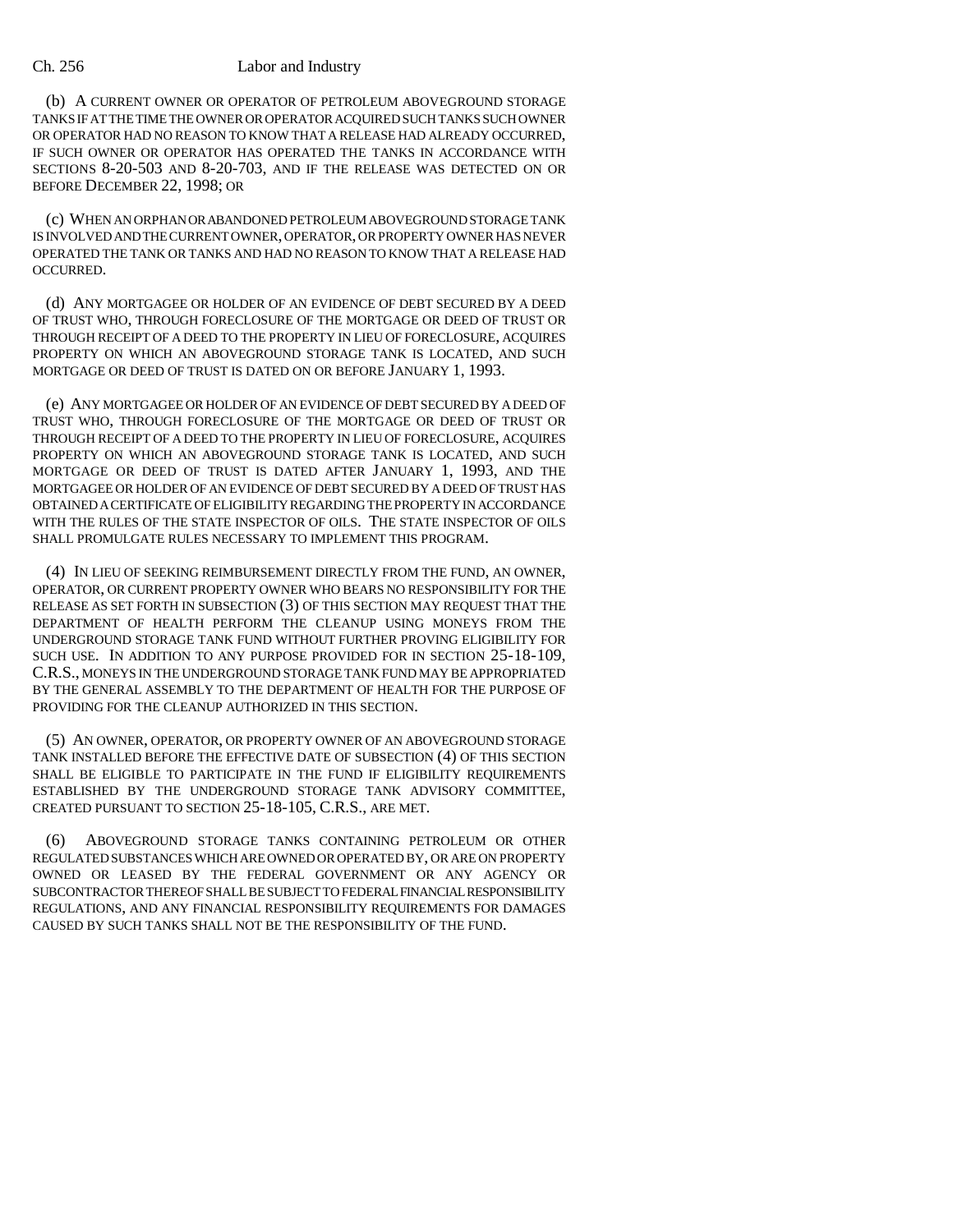(7) NOTHING IN THIS SECTION SHALL CREATE ANY LIABILITY FOR THE STATE OF COLORADO THAT EXCEEDS THE AMOUNT AVAILABLE IN THE FUND.

**SECTION 7.** 25-18-102 (1), Colorado Revised Statutes, 1989 Repl. Vol., is amended, and the said 25-18-102, as amended, is further amended BY THE ADDITION OF THE FOLLOWING NEW SUBSECTIONS, to read:

**25-18-102. Definitions.** As used in this article, unless the context otherwise requires:

(1) "Board" means the state board of health created in section 25-1-103. "ABANDONED TANK" MEANS AN UNDERGROUND OR ABOVEGROUND PETROLEUM STORAGE TANK THAT THE CURRENT OWNER OR OPERATOR OR CURRENT PROPERTY OWNER HAS NEVER OPERATED.

(1.3) (a) "ABOVEGROUND STORAGE TANK" MEANS ANY ONE OR A COMBINATION OF CONTAINERS, VESSELS, AND ENCLOSURES, INCLUDING STRUCTURES AND APPURTENANCES CONNECTED TO THEM, CONSTRUCTED OF NONEARTHEN MATERIALS INCLUDING BUT NOT LIMITED TO CONCRETE, STEEL, OR PLASTIC WHICH PROVIDES STRUCTURAL SUPPORT, USED TO CONTAIN OR DISPENSE FUEL PRODUCTS AND THE VOLUME OF WHICH INCLUDING THE PIPES CONNECTED THERETO IS NINETY PERCENT OR MORE ABOVE THE SURFACE OF THE GROUND.

(b) "ABOVEGROUND STORAGE TANK" SHALL NOT INCLUDE ANY ABOVEGROUND STORAGE TANK ASSOCIATED WITH OIL OR GAS PRODUCTION AND GATHERING OPERATIONS.

(1.8) "BOARD" MEANS THE STATE BOARD OF HEALTH CREATED IN SECTION 25-1-103.

(8.5) "PROPERTY OWNER" MEANS A PERSON HAVING A LEGAL OR EQUITABLE INTEREST IN REAL OR PERSONAL PROPERTY THAT IS SUBJECT TO THIS ARTICLE.

**SECTION 8.** 25-18-105 (1), (4) (b), (4) (d), (4) (e), (4) (f), and (4) (g), Colorado Revised Statutes, 1989 Repl. Vol., are amended, and the said 25-18-105 (4) is further amended BY THE ADDITION OF THE FOLLOWING NEW PARAGRAPHS, to read:

**25-18-105. Regulations - advisory committee.** (1) The governor shall appoint an underground storage tank advisory committee which shall be comprised of seven members who have technical expertise and knowledge in fields related to corrective actions taken to mitigate underground AND ABOVEGROUND storage tank releases. The state inspector of oils or his THE STATE INSPECTOR'S designee and the director of the department or his THE DIRECTOR'S designee shall be permanent members of the advisory committee. The remaining five members of the advisory committee shall be chosen from among the following groups, with no more than one member representing each group: Fire protection districts, elected local governmental officials, companies that refine and retail motor fuels in Colorado, companies that wholesale motor fuels in Colorado, owners and operators of independent retail outlets, companies that conduct corrective actions or install and repair underground AND ABOVEGROUND storage tanks, and private citizens or interest groups. The department shall provide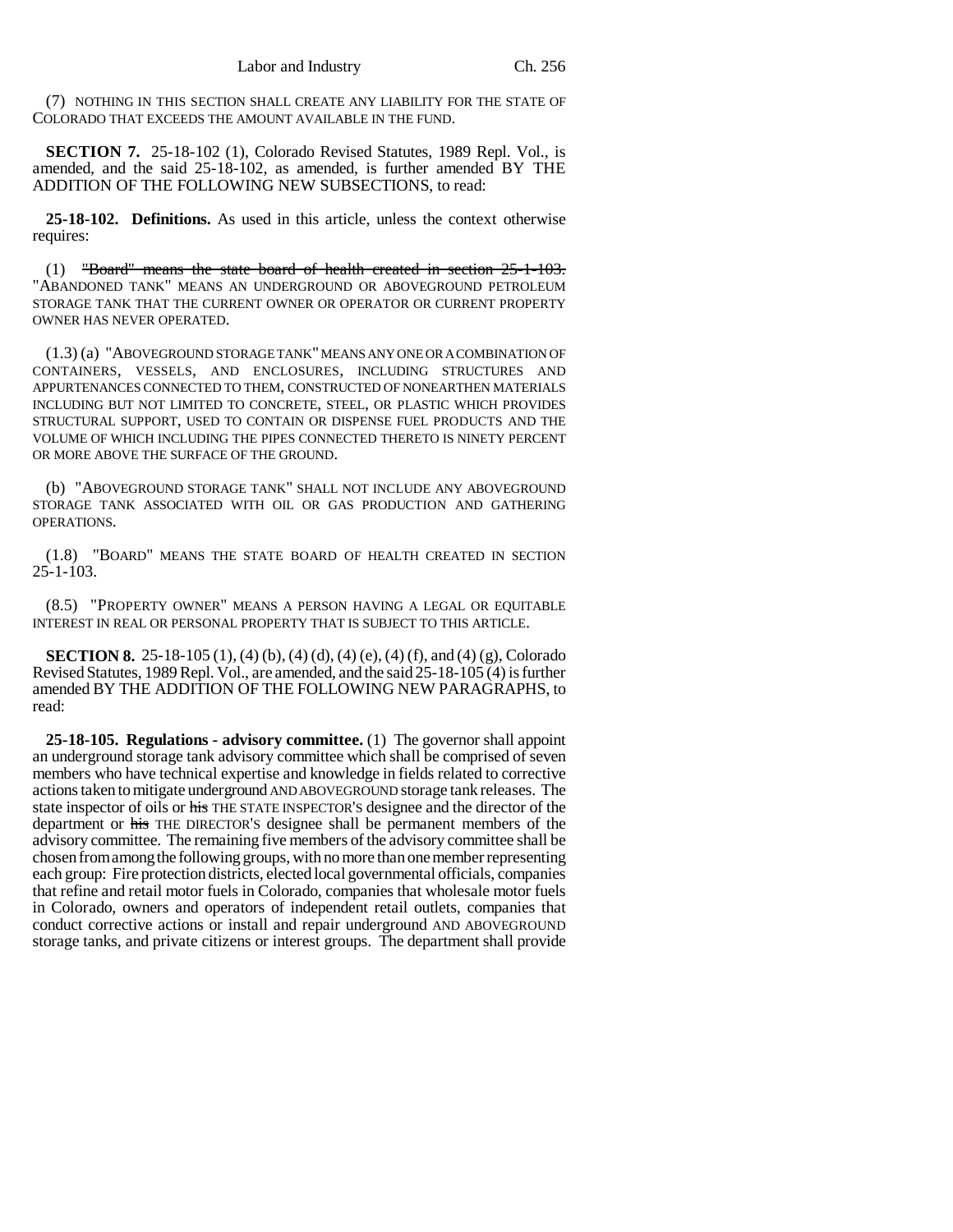### Ch. 256 Labor and Industry

staff to support the activities of the advisory committee.

(4) The committee shall be required to meet no more than twice in any month. All regulatory actions proposed by the committee shall be recommended to the state board of health for adoption or ratification. The committee shall conduct the following activities in accordance with section 24-4-104, C.R.S., as its routine business:

(b) Review standards and regulations governing underground AND ABOVEGROUND storage tanks;

(d) (I) Establish procedures, practices, and policies governing any and all aspects of processing, adjusting, defending, or paying claims against the fund. which are eligible for payment from the fund. The committee or the department may, in order to perform any or all of these functions, contract for the use of outside experts, consultants, or services. TO ENCOURAGE TANK OWNERS AND OPERATORS TO REPORT AND REMEDIATE CONTAMINATION AND ACHIEVE COMPLIANCE WITH REGULATIONS PROMULGATED BY THE STATE INSPECTOR OF OILS, THE COMMITTEE MAY APPROVE CLAIMS INVOLVING TANKS NOT OPERATED IN SUBSTANTIAL COMPLIANCE, BUT MAY ALSO DETERMINE THE AMOUNT, IF ANY, BY WHICH SUCH CLAIMS MAY BE REDUCED FOR NONCOMPLIANCE. BEFORE IMPOSING ANY REDUCTION FOR NONCOMPLIANCE THE COMMITTEE SHALL DETERMINE WHETHER THE RULES ISSUED BY THE STATE INSPECTOR OF OILS ARE BOTH SUBSTANTIALLY AND PROCEDURALLY NO MORE STRINGENT THAN ENVIRONMENTAL PROTECTION AGENCY REGULATIONS UNDER 42 U.S.C. 6991 AND WHETHER THE AREAS OF NONCOMPLIANCE WERE BROUGHT INTO COMPLIANCE PRIOR TO APPLICATION TO THE FUND, WHERE POSSIBLE. THE COMMITTEE SHALL USE THE FOLLOWING GUIDELINES WHEN IMPOSING A REDUCTION FOR NONCOMPLIANCE:

(A) UP TO A TEN PERCENT REDUCTION FOR FAILURE TO REGISTER A TANK;

(B) UP TO A TWENTY-FIVE PERCENT REDUCTION FOR IMPROPER RELEASE DETECTION;

(C) UP TO A TEN PERCENT REDUCTION FOR IMPROPER RELEASE REPORTING;

(D) UP TO A TWENTY PERCENT REDUCTION FOR IMPROPER OUT-OF-SERVICE AND CLOSURE.

(II) NOTHING IN THIS ARTICLE SHALL BE CONSTRUED TO REQUIRE THE COMMITTEE TO APPROVE A CLAIM INVOLVING SUBSTANTIAL NONCOMPLIANCE. THE COMMITTEE SHALL ESTABLISH SPECIFIC CRITERIA TO DEFINE WHEN DENIAL FOR SUBSTANTIAL NONCOMPLIANCE MAY BE IMPOSED.

(e) Establish priorities governing the types of corrective actions which shall be reimbursed from the fund;

(f) Review correction action plans submitted pursuant to section 25-18-104, for which no agreement has been reached through informal conferences between the department and the owner or operator and make a recommendation to the board, upon request from the department or the owner or the operator, what corrective action is acceptable; and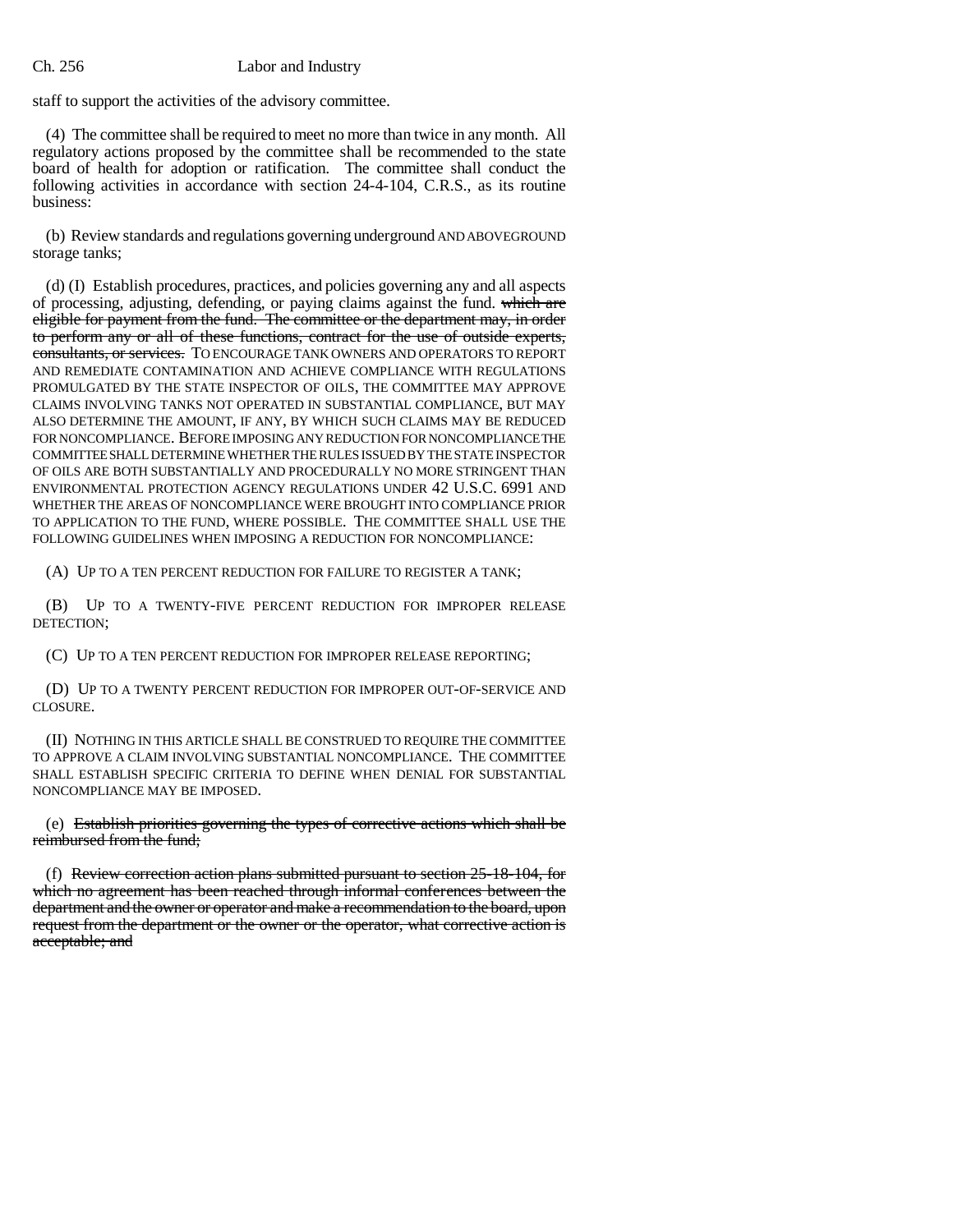(g) Issue public notices and hold public hearings to obtain comment on the activities described in paragraphs (a) to  $(f)$  of this subsection  $(4)$ .

(h) ESTABLISH PRIORITIES GOVERNING THE TYPES OF CORRECTIVE ACTIONS WHICH SHALL BE REIMBURSED FROM THE FUND;

(i) REVIEW CORRECTIVE ACTION PLANS SUBMITTED PURSUANT TO SECTION 25-18-104, FOR WHICH NO AGREEMENT HAS BEEN REACHED THROUGH INFORMAL CONFERENCES BETWEEN THE DEPARTMENT AND THE OWNER OR OPERATOR, AND MAKE A RECOMMENDATION TO THE BOARD, UPON REQUEST FROM THE DEPARTMENT OR THE OWNER OR THE OPERATOR, THE CORRECTIVE ACTION THAT IS ACCEPTABLE;

(j) ISSUE PUBLIC NOTICES AND HOLD PUBLIC HEARINGS TO OBTAIN COMMENT ON THE ACTIVITIES DESCRIBED IN THIS SUBSECTION (4); AND

(k) THE COMMITTEE OR THE DEPARTMENT MAY, IN ORDER TO PERFORM ANY OR ALL OF THEIR RESPONSIBILITIES AND FUNCTIONS UNDER THIS SUBSECTION (4), CONTRACT FOR THE USE OF OUTSIDE EXPERTS, CONSULTANTS, OR SERVICES.

**SECTION 9.** 25-18-105, Colorado Revised Statutes, 1989 Repl. Vol., is amended BY THE ADDITION OF THE FOLLOWING NEW SUBSECTIONS to read:

**25-18-105. Regulations - advisory committee.** (4.2) REDUCTIONS DETERMINED BY THE COMMITTEE BECAUSE OF NONCOMPLIANCE SHALL BE CUMULATIVE AND SHALL APPLY TO ALL ELIGIBLE COSTS APPROVED BY THE COMMITTEE IN THE INITIAL AND ALL SUPPLEMENTAL CLAIMS FOR THE OCCURRENCE AS DEFINED IN SECTION 8-20-509 (2), C.R.S.; EXCEPT THAT IN NO INSTANCE SHALL CUMULATIVE REDUCTIONS FOR NONCOMPLIANCE APPLY TO CLAIMS SUBMITTED IN ACCORDANCE WITH SECTION 8-20-705 (3) OR 8-20-509 (3), C.R.S.

(4.4) THE REDUCTIONS DESCRIBED IN SUBSECTIONS (4) (d) AND (4.2) OF THIS SECTION PERTAIN TO THIS SECTION ONLY AND SHALL NOT BE CONSTRUED TO HAVE ANY IMPACT ON COST-RECOVERY ACTIONS TAKEN IN ACCORDANCE WITH SECTION 25-18-104 OR ANY CIVIL OR CRIMINAL PENALTIES IMPOSED AS PART OF AN ENFORCEMENT PROCEEDING. NOTHING IN THIS ARTICLE SHALL BE CONSTRUED TO AFFECT THE ENFORCEMENT POWERS DESCRIBED IN ARTICLE 20 OF TITLE 8, C.R.S.

(4.6) AT ITS FIRST MEETING OF EACH FISCAL YEAR, ON OR ABOUT JULY 1, THE COMMITTEE SHALL ESTABLISH AND SET ASIDE FOR REIMBURSEMENTS TO THOSE INDIVIDUALS WHO ARE ELIGIBLE TO MAKE APPLICATION TO THE FUND IN ACCORDANCE WITH SECTION 8-20-509 (3) OR 8-20-705 (3), C.R.S., AN AMOUNT EQUAL TO TWENTY PERCENT OF THE TOTAL ANNUAL ALLOCATION TO THE CAPITAL CONSTRUCTION BUDGET OF THE DEPARTMENT FROM THE UNDERGROUND STORAGE TANK FUND, WHICH AMOUNT SHALL BE USED FOR THE PURPOSE OF CONDUCTING REMEDIATION ACTIVITIES IN ACCORDANCE WITH SECTIONS 8-20-509 (3), 8-20-705 (3),C.R.S., AND 25-18-104 AND SHALL PROTECT THE INTEGRITY OF THE FUND AS A FINANCIAL ASSURANCE MECHANISM FOR TANK OWNERS AND OPERATORS. THE COMMITTEE SHALL REEXAMINE ON A QUARTERLY BASIS THE UNENCUMBERED BALANCE OF THIS ALLOCATION AND MAY SET ASIDE LESSER OR ADDITIONAL AMOUNTS FOR REIMBURSEMENTS TO SUCH APPLICANTS BASED ON THE RELATIVE NUMBER OF REQUESTED REIMBURSEMENTS FROM THE OWNERS AND OPERATORS OF ACTIVE SITES, WITH PREFERENCE GIVEN TO